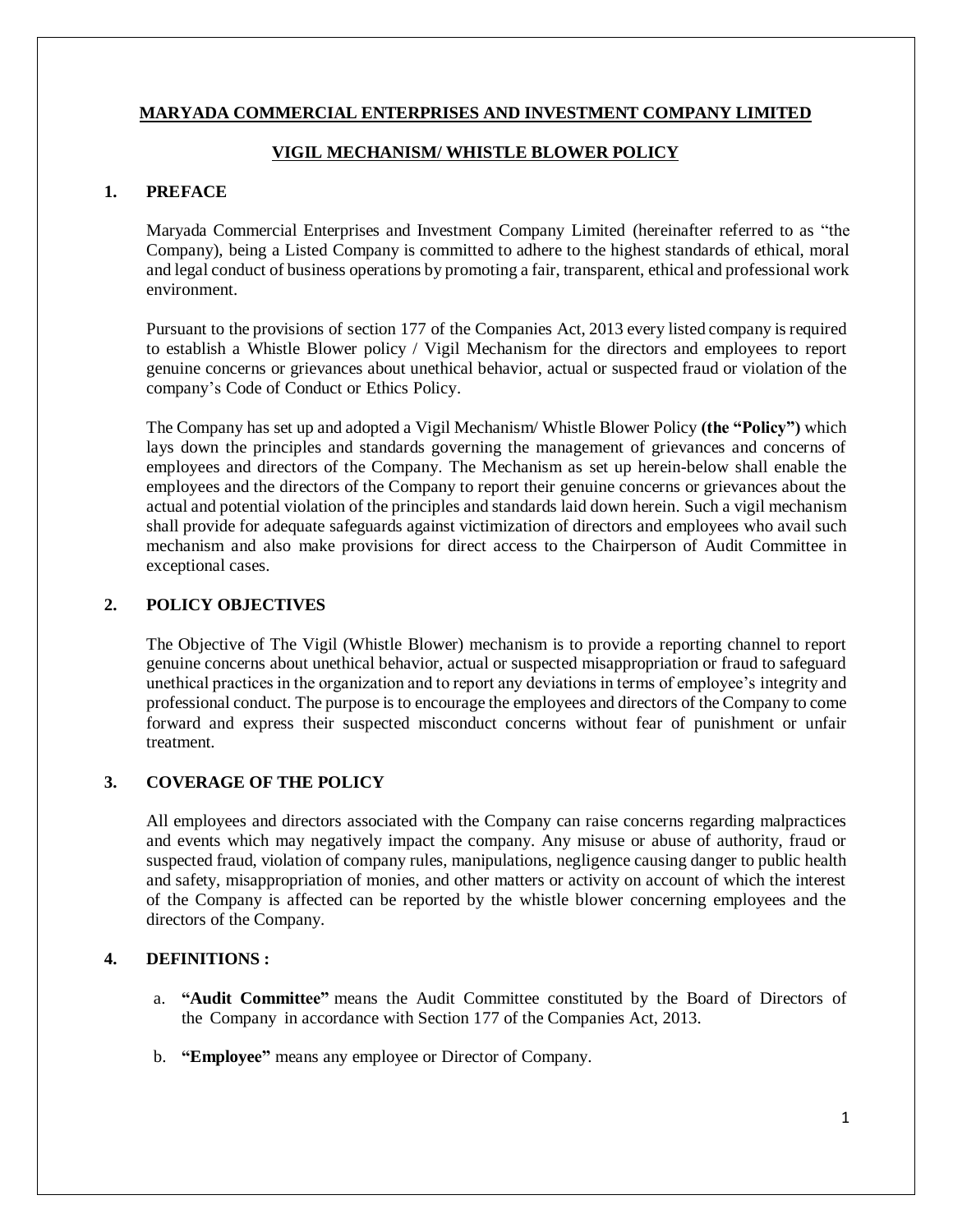- c. **"Protected Disclosure"** means a disclosure of a genuine concern concerning actual or suspected raised by a written communication made in good faith that discloses or demonstrates information that may evidence unethical or improper activity. Protected Disclosures should be factual and not speculative in nature.
- d. **"Code"** mean Conduct for Directors and Senior Management Personnel adopted by the Company.
- e. **"Subject"** means a person against or in relation to whom a Protected Disclosure has been made or evidence gathered during the course of an investigation.
- f. **"Whistle Blower"** means an Employee/director making a Protected Disclosure under this Policy.
- g. **"Vigilance Officer"** means an officer of the company nominated by Competent Authority to conduct detailed investigation under this policy and to receive protected disclosure from Whistle blowers, maintain record thereof, placing the same before the Audit Committee for its disposal and informing the Whistle blower the results thereof.

## **5. ELIGIBILITY**

All Employees and Directors of the Company are eligible to make Protected Disclosures under the Policy in relation to matters concerning the Company.

## **6. RECEIPT AND DISPOSAL OF PROTECTED DISCLOSURES**

a. The complainant/whistleblowers are expected to speak up and bring forward the concerns or complaints about issues listed under point-3 "Coverage of the policy" by addressing the same to the Vigilance Officer or the Chairman of the Audit Committee/ Chairman of the Company in a closed and secured envelope super scribed as **Confidential – Under Whistle Blower Policy** or sent through email at designated email ID in Hindi, English or any other regional language.

The complainant/Whistle Blower shall report such Protected Disclosures as soon as possible after he/she becomes aware of the same so as to ensure a clear understanding of the issues raised.

- b. The complainant/ Whistle Blower may or may not disclose his/her identity. In order to protect identity of the complainant, the Vigilance Officer will not issue any acknowledgement to the complainants. The Vigilance Officer shall assure that in case any further clarification is required he will get in touch with the complainant.
- c. The Company shall not entertain anonymous/ pseudonymous disclosures.
- d. The Vigilance Officer or the Chairman of the Committee/Chairman as the case may be after receiving the Protected Disclosure shall process the same.
- e. All Protected Disclosures should be addressed to the Vigilance Officer of the Company or to the Chairman of the Audit Committee/Chairman in exceptional cases. The contact details of the Vigilance Officer are as under:

#### **Ms. Harshika Agrawal (Vigilance Officer)**

Maryada Commercial Enterprises and Investment Company Limited Regd. Off: C-9/9375, Ground Floor, Vasant Kunj, New Delhi - 110070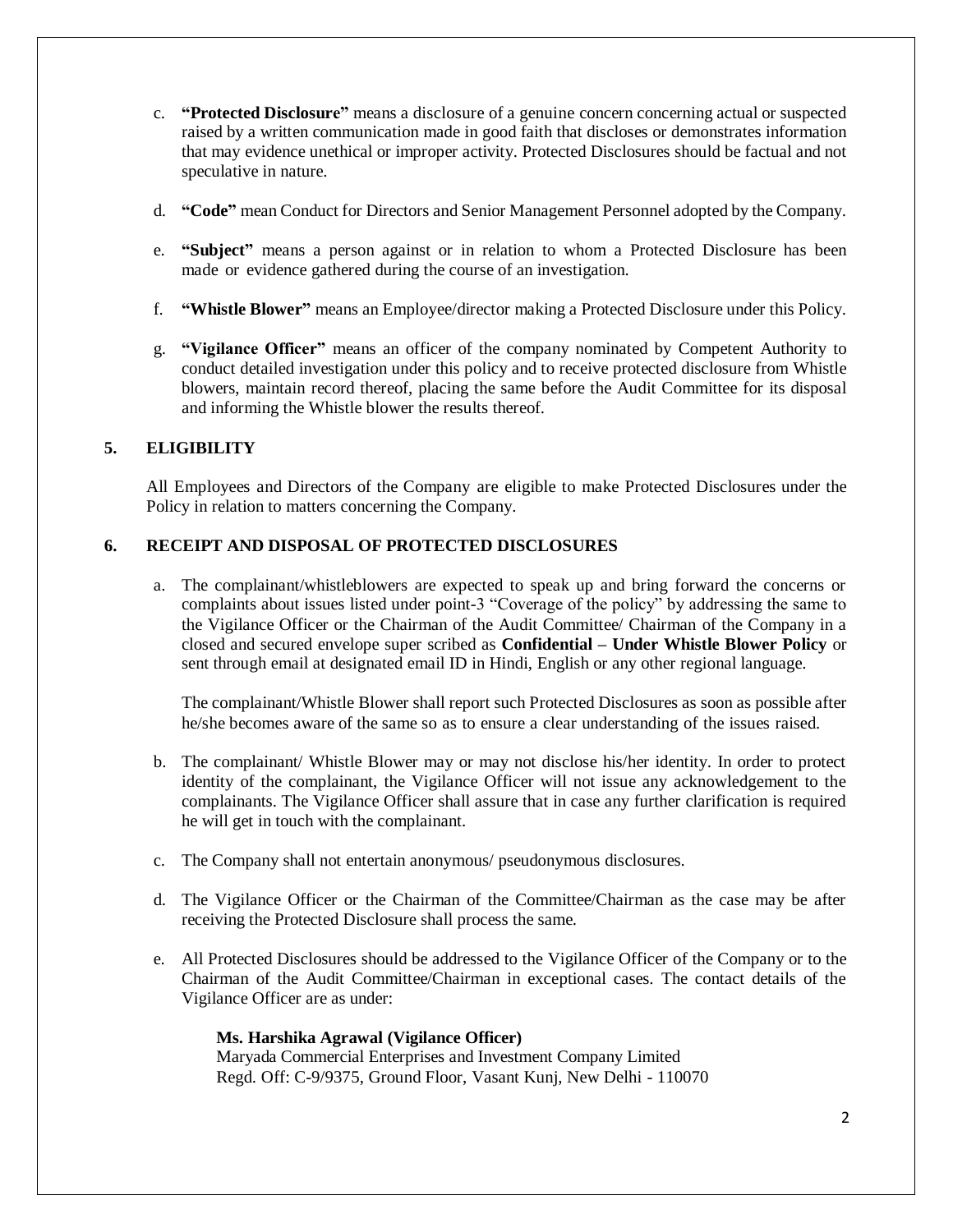Email : [harshika11aug@gmail.com](mailto:harshika11aug@gmail.com)

f. Protected Disclosure against the Vigilance Officer should be addressed to the Chairman of the Company and the Protected Disclosure against the Chairman of the Company should be addressed to the Chairman of the Audit Committee.

**Mr. Pawan Kumar Aggarwal (Chairman of the Company)**  Maryada Commercial Enterprises and Investment Company Limited Regd. Off: C-9/9375, Ground Floor, Vasant Kunj, New Delhi - 110070 Email: [pawanmacel@gmail.com](mailto:pawanmacel@gmail.com)

**Mr. Pawan Kumar Aggarwal (Chairman – Audit Committee)**  Maryada Commercial Enterprises and Investment Company Limited Regd. Off: C-9/9375, Ground Floor, Vasant Kunj, New Delhi - 110070 Email: [pawanmacel@gmail.com](mailto:pawanmacel@gmail.com)

- g. On receipt of the protected disclosure the Vigilance Officer / Chairman/ Chairman of the Audit Committee, as the case may be, shall make a record of the Protected Disclosure and also ascertain from the complainant whether he was the person who made the protected disclosure or not.
- h. The Audit Committee, if deems fit, may call for further information or particulars from the complainant.

## **7. INVESTIGATION**

The investigation wherever appropriate/ deemed necessary would be carried out to determine the authenticity of the allegations and for fact-finding.

#### **8. PROTECTION**

- a. No unfair treatment will be meted out to a Whistle Blower by virtue of his/ her having reported a Protected Disclosure under this policy. The company, as a policy, condemns any kind of discrimination, harassment, victimization or any other unfair employment practice being adopted against Whistle Blowers. Complete protection will, therefore, be given to Whistle Blowers against any unfair practice like retaliation, threat or intimidation of termination / suspension of service, disciplinary action, transfer, demotion, refusal of promotion or the like including any direct or indirect use of authority to obstruct the Whistle Blower's right to continue to perform his duties / functions including making further Protected Disclosure. The Company will take steps to minimize difficulties, which the Whistle Blower may experience as a result of making the Protected Disclosure. Thus, if the Whistle Blower is required to give evidence in criminal or disciplinary proceedings, the Company will arrange for the Whistle Blower to receive advice about the procedure, etc.
- b. A Whistle Blower may report any violation of the above clause to the Chairman of the Audit Committee, who shall investigate into the same and recommend suitable action to the management.
- c. The identity of the Whistle Blower shall be kept confidential to the extent possible and permitted under law.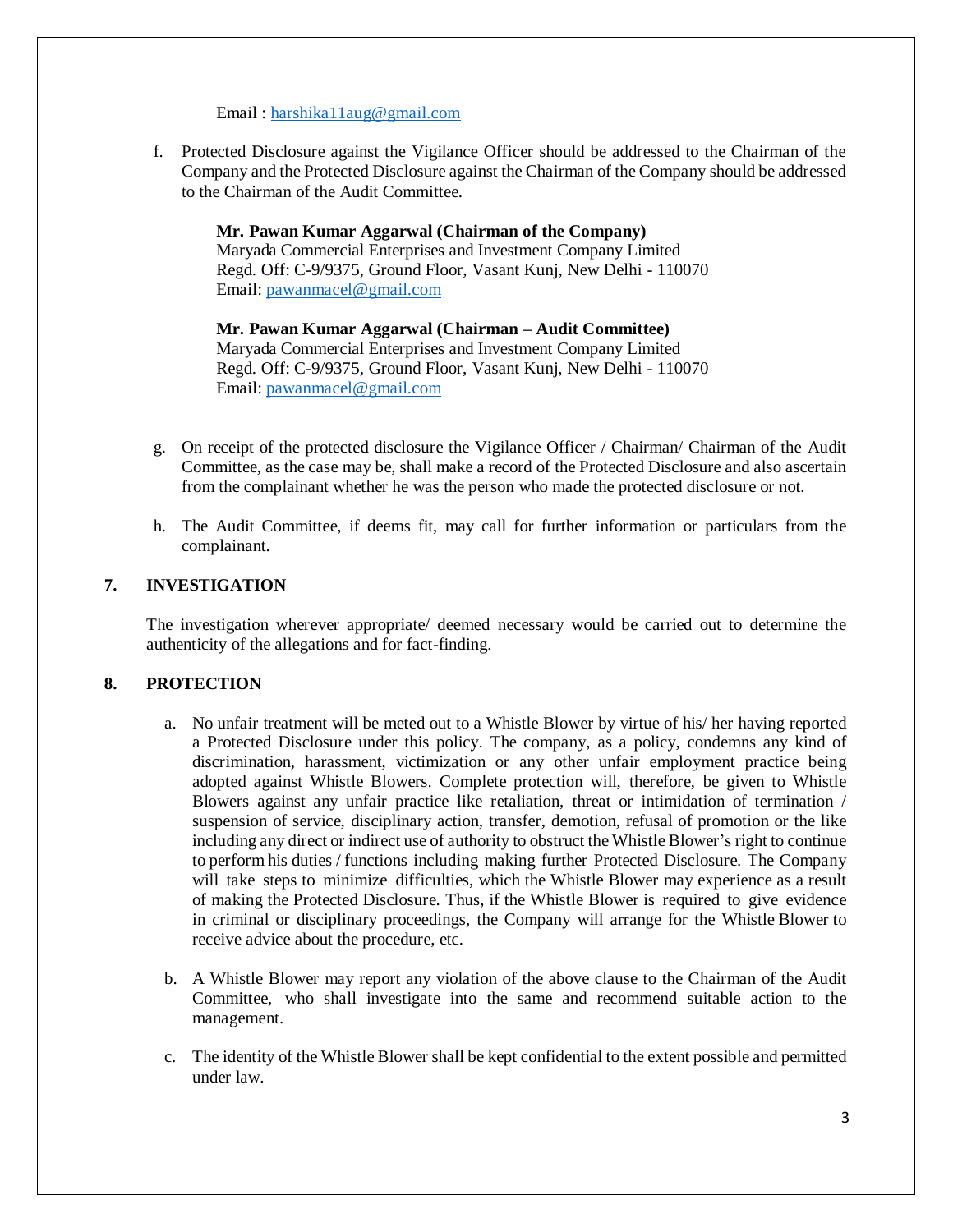d. Any other Employee assisting in the said investigation shall also be protected to the same extent as the Whistle Blower.

## **9. SECRECY / CONFIDENTIALITY**

The complainant, Vigilance Officer, Members of Audit Committee, the subject and everybody involved in the process shall:

- a. Maintain confidentiality of all matters under this Policy
- b. Discuss only to the extent or with those persons as required under this policy for completing the process of investigations.
- c. Not keep the papers unattended anywhere at any time
- d. Keep the electronic mails / files under password.

#### **10. DECISION**

- a. If an investigation leads the Vigilance Officer / Chairman of the Audit Committee to conclude that an improper or unethical act has been committed, the Vigilance Officer / Chairman of the Audit Committee shall recommend to the management of the Company to take such disciplinary or corrective action as he may deem fit. It is clarified that any disciplinary or corrective action initiated against the Subject as a result of the findings of an investigation pursuant to this Policy shall adhere to the applicable personnel or staff conduct and disciplinary procedures.
- b. If the report of investigation is not to the satisfaction of the complainant, the complainant has the right to report the event to the appropriate legal or investigating agency. A complainant who makes false allegations of unethical & improper practices or about alleged wrongful conduct of the subject to the Whistle Officer or the Audit Committee shall be subject to appropriate disciplinary action in accordance with the rules, procedures and policies of the Company.

#### **11. REPORTING**

The Vigilance officer shall submit a report to the Chairman of the Audit Committee on a regular basis about all Protected Disclosures referred to him/her since the last report together with the results of investigations, if any.

## **12. ACCESS TO CHAIRMAN OF THE AUDIT COMMITTEE**

The Whistle Blower shall have right to access Chairman of the Audit Committee directly in exceptional cases and the Chairman of the Audit Committee is authorized to prescribe suitable directions in this regard.

### **13. ROLE OF VIGILANCE OFFICER**

- a. A structured approach should be followed to ascertain the creditability of the charge.
- b. Ensure the confidentiality and secrecy of the issue reported and subject is maintained.